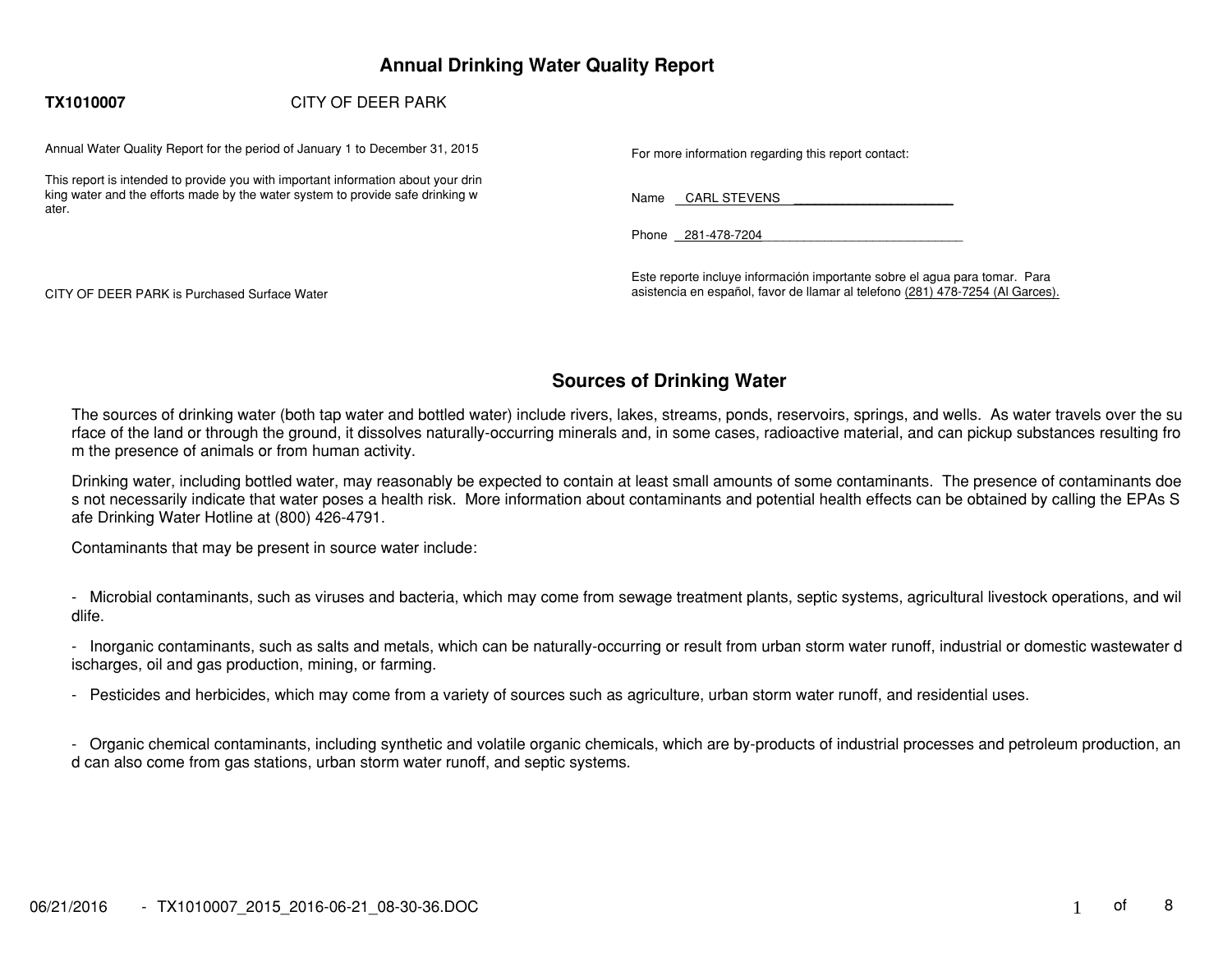− Radioactive contaminants, which can be naturally−occurring or be the result of oil and gas production and mining activities.

In order to ensure that tap water is safe to drink, EPA prescribes regulations which limit the amount of certain contaminants in water provided by public water syst ems. FDA regulations establish limits for contaminants in bottled water which must provide the same protection for public health.

Contaminants may be found in drinking water that may cause taste, color, or odor problems. These types of problems are not necessarily causes for health conc erns. For more information on taste, odor, or color of drinking water, please contact the system's business office.

You may be more vulnerable than the general population to certain microbial contaminants, such as Cryptosporidium, in drinking water. Infants, some elderly, or i mmunocompromised persons such as those undergoing chemotherapy for cancer; persons who have undergone organ transplants; those who are undergoing tre atment with steroids; and people with HIV/AIDS or other immune system disorders, can be particularly at risk from infections. You should seek advice about drinki ng water from your physician or health care providers Additional guidelines on appropriate means to lessen the risk of infection by Cryptosporidium are available f rom the Safe Drinking Water Hotline (800−426−4791).

If present, elevated levels of lead can cause serious health problems, especially for pregnant women and young children. Lead in drinking water is primarily from materials and components associated with service lines and home plumbing. We are responsible for providing high quality drinking water, but we cannot control t he variety of materials used in plumbing components. When your water has been sitting for several hours, you can minimize the potential for lead exposure by flu shing your tap for 30 seconds to 2 minutes before using water for drinking or cooking. If you are concerned about lead in your water, you may wish to have your w ater tested. Information on lead in drinking water, testing methods, and steps you can take to minimize exposure is available from the Safe Drinking Water Hotline or at http://www.epa.gov/safewater/lead.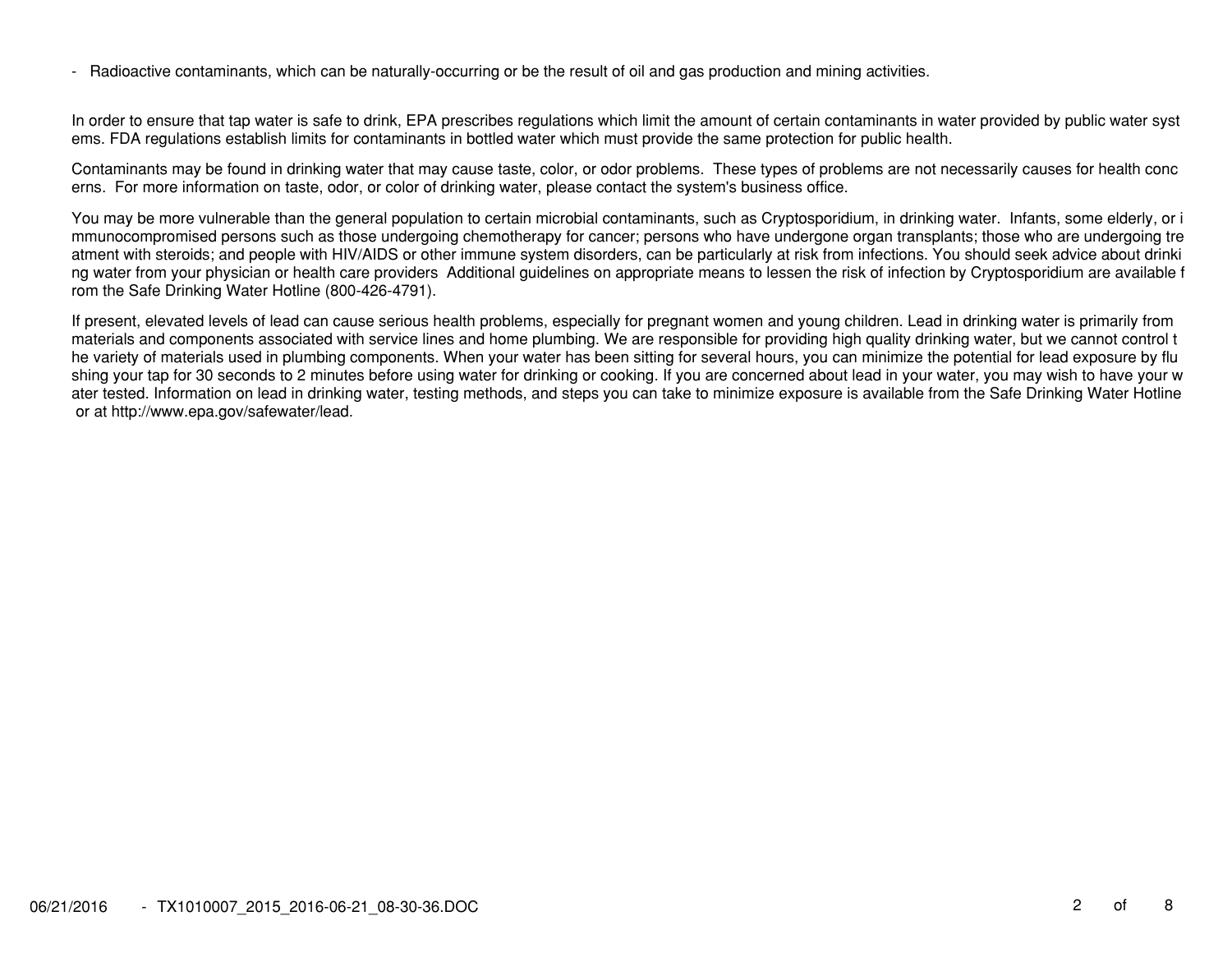### **Information about Source Water Assessments**

A Source Water Susceptibility Assessment for your drinking water source(s) is currently being updated by the Texas Commission on Environmental Quality. This information describes the susceptibility and typ es of constituents that may come into contact with your drinking water source based on human activities and natural conditions. The information contained in the assessment allows us to focus source water pr otection strategies.

For more information about your sources of water, please refer to the Source Water Assessment Viewer available at the following URL: http://www.tceq.texas.gov/gis/swaview

Further details about sources and source−water assessments are available in Drinking Water Watch at the following URL: http://dww2.tceq.texas.gov/DWW/

| Source Water Name               | Type of Water                              | <b>Report Status</b> | Location |                                              |
|---------------------------------|--------------------------------------------|----------------------|----------|----------------------------------------------|
| UNTREATED SW FROM S1010013B THR | CC FROM TX1010013 CITY O<br><b>HOUSTON</b> | SW                   |          | COASTAL WATER AUTHORITY- Lynchburg Reservoir |

The TCEQ completed an assessment of your source water and results indicate that some of your sources are susceptible to certain contaminants. The sampling requirements for your water system are based on this susceptibility and previous sample data. Any detection of these contaminants may be found in this Consumer Confident Report. For more information on source water assessments and protection efforts at our system, contact Carl Stevens at 281-478-7204.

Deer Park gets surface water from the Trinity River via Lake Livingston. This water is purchased from the City of Houston through the Coastal Water Authority. The City of Houston provides an assessment bimonthly of the water that comes from the reservoir, located north of Lynchburg Landing. Besides surface water, the City of Deer Park maintains three (3) wells on standby. These wells would be used on an emergency basis if the raw water supply should be interrupted for any reason. These wells draw from the Gulf Coast Aquifer.

There are many opportunities available to learn more about the City of Deer Park, Public Works, and water quality. For questions or concerns about water quality, call 281-478-7204. To request a speaker for your group, call 281-478-7253. The Public Works Department is part of city government. City Council meets the first and third Tuesday each month in the Council Chambers at City Hall located at 710 East San Augustine at 7:30 P.M.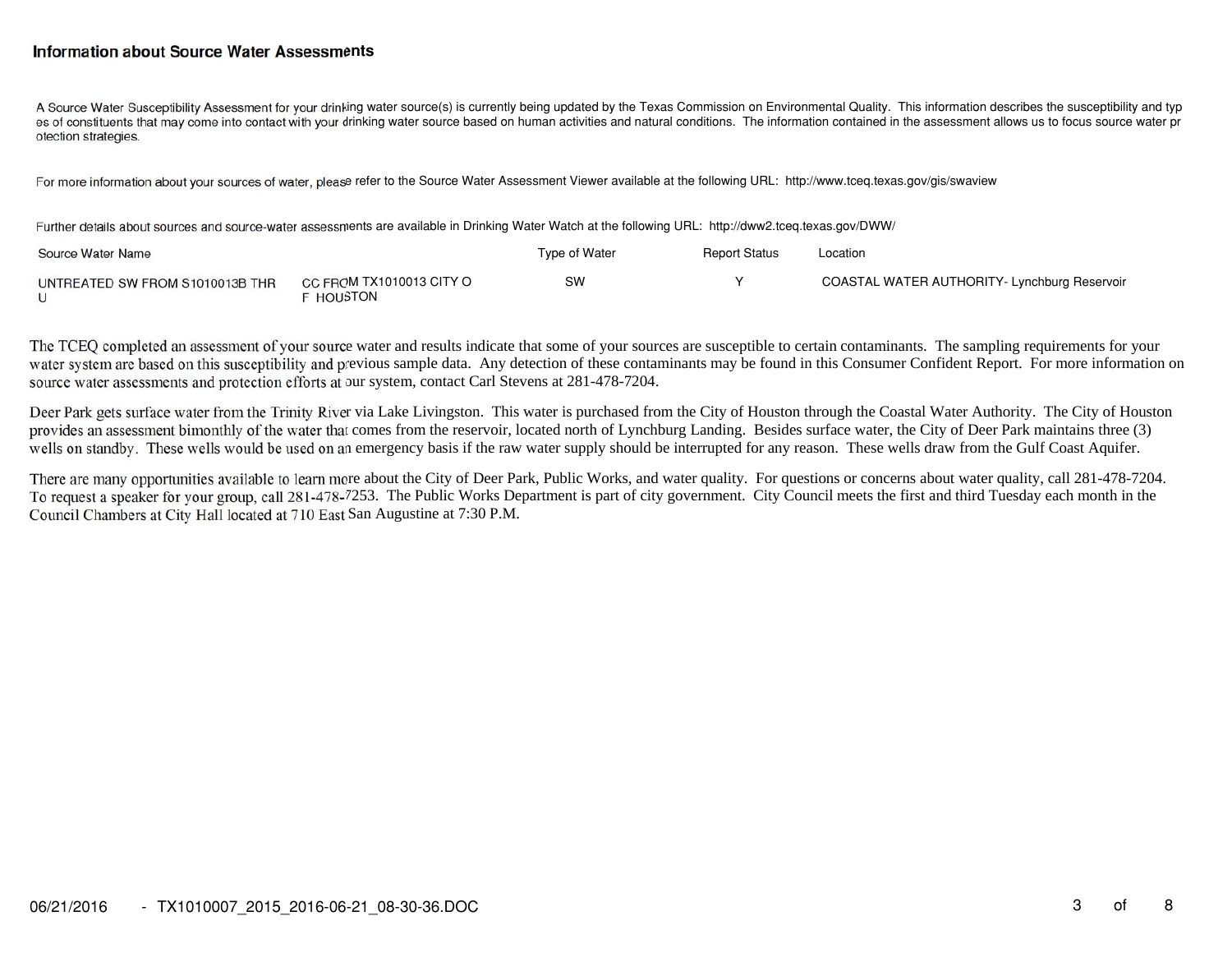# **Lead and Copper**

#### Definitions:

 Action Level Goal (ALG): The level of a contaminant in drinking water below which there is no known or expected risk to health. ALGs allow for a margin of safety. Action Level: The concentration of a contaminant which, if exceeded, triggers treatment or other requirements which a water system must follow.

| <b>Lead and Copper</b> | Date Sampled | MCLG | Action Level (AL)   90th Percentile   # Sites Over AL |      | Units | Violation | <b>Likely Source of Contamination</b>                                                                             |
|------------------------|--------------|------|-------------------------------------------------------|------|-------|-----------|-------------------------------------------------------------------------------------------------------------------|
| Copper                 | 08/28/2013   | 1.3  | 1.3                                                   | 0.18 | ppm   |           | Erosion of natural deposits; Leaching from woo<br>d preservatives; Corrosion of household plumbi<br>I na systems. |
| Lead                   | 08/28/2013   |      | 15                                                    | 1.32 | ppb   |           | Corrosion of household plumbing systems; Eros<br>ion of natural deposits.                                         |

## **Water Quality Test Results**

| Definitions:                                       | The following tables contain scientific terms and measures, some of which may require explanation.                                                                                                         |
|----------------------------------------------------|------------------------------------------------------------------------------------------------------------------------------------------------------------------------------------------------------------|
| Avg:                                               | Regulatory compliance with some MCLs are based on running annual average of monthly samples.                                                                                                               |
| Maximum Contaminant Level or MCL:                  | The highest level of a contaminant that is allowed in drinking water. MCLs are set as close to the MCLGs as feasible using the best available treatment t<br>echnology.                                    |
| Maximum Contaminant Level Goal or MCLG:            | The level of a contaminant in drinking water below which there is no known or expected risk to health. MCLGs allow for a margin of safety.                                                                 |
| Maximum residual disinfectant level or MRDL:       | The highest level of a disinfectant allowed in drinking water. There is convincing evidence that addition of a disinfectant is necessary for control of micro<br>bial contaminants.                        |
| Maximum residual disinfectant level goal or MRDLG: | The level of a drinking water disinfectant below which there is no known or expected risk to health. MRDLGs do not reflect the benefits of the use of disi<br>nfectants to control microbial contaminants. |
| MFL                                                | million fibers per liter (a measure of asbestos)                                                                                                                                                           |
| na:                                                | not applicable.                                                                                                                                                                                            |
| <b>NTU</b>                                         | nephelometric turbidity units (a measure of turbidity)                                                                                                                                                     |
| pCi/L                                              | picocuries per liter (a measure of radioactivity)                                                                                                                                                          |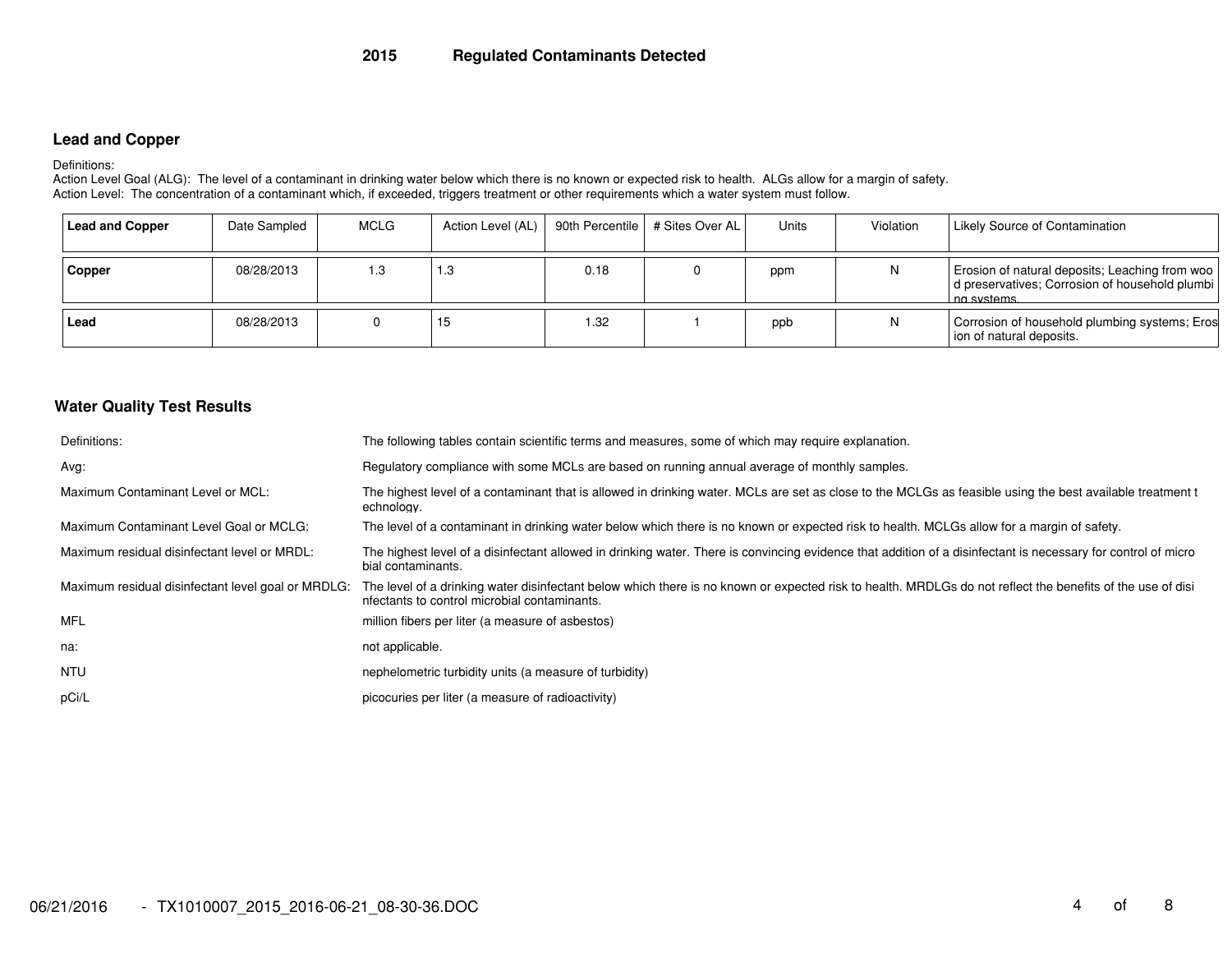# **Water Quality Test Results**

| ppb: | micrograms per liter or parts per billion - or one ounce in 7,350,000 gallons of water. |
|------|-----------------------------------------------------------------------------------------|
| ppm: | milligrams per liter or parts per million - or one ounce in 7,350 gallons of water.     |
| ppt  | parts per trillion, or nanograms per liter (ng/L)                                       |
| ppq  | parts per quadrillion, or picograms per liter (pg/L)                                    |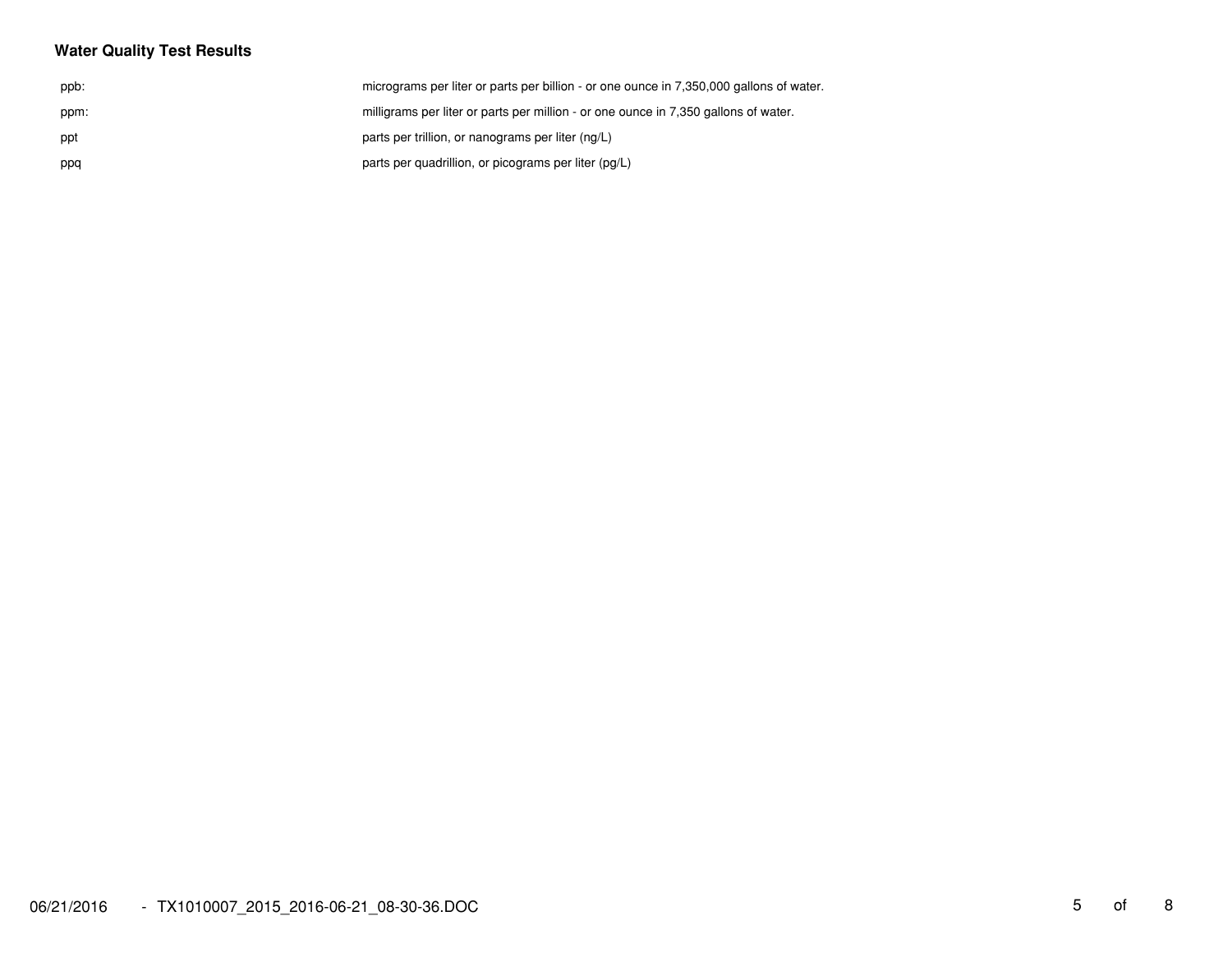# **Regulated Contaminants**

| Disinfectants and Disinfecti Collection Date<br>on By-Products                    |                        | Highest Level DetecRange of Levels Det<br>ted | ected                                            | <b>MCLG</b>                  |     | <b>MCL</b> | Units  | Violation | <b>Likely Source of Contamination</b>                                                                                            |
|-----------------------------------------------------------------------------------|------------------------|-----------------------------------------------|--------------------------------------------------|------------------------------|-----|------------|--------|-----------|----------------------------------------------------------------------------------------------------------------------------------|
| Haloacetic Acids (HAA5)*                                                          | 2015                   | 28                                            | $6.3 - 55$                                       | No goal for the to 60<br>tal |     |            | ppb    | N         | By-product of drinking water disinfection.                                                                                       |
| <b>Total Trihalomethanes (TT</b><br>HM)                                           | 2015                   | 19                                            | $12.4 - 29$                                      | No goal for the to 80<br>tal |     |            | ppb    | N         | By-product of drinking water disinfection.                                                                                       |
| <b>Inorganic Contaminants</b>                                                     | <b>Collection Date</b> | ted                                           | Highest Level Detec Range of Levels Det<br>ected | <b>MCLG</b>                  |     | <b>MCL</b> | Units  | Violation | Likely Source of Contamination                                                                                                   |
| <b>Barium</b>                                                                     | 01/12/2011             | 0.0325                                        | $0.0312 - 0.0325$                                | $\overline{2}$               |     |            | ppm    | N.        | Discharge of drilling wastes; Discharge from met<br>al refineries; Erosion of natural deposits.                                  |
| Cyanide                                                                           | 12/15/2014             | 100                                           | $100 - 100$                                      | 200                          | 200 |            | ppb    | N         | Discharge from plastic and fertilizer factories; Dis<br>charge from steel/metal factories.                                       |
| <b>Fluoride</b>                                                                   | 05/01/2014             | 0.32                                          | $0.3 - 0.32$                                     | 4                            | 4.0 |            | ppm    | N.        | Erosion of natural deposits; Water additive which<br>promotes strong teeth; Discharge from fertilizer<br>and aluminum factories. |
| <b>Nitrate [measured as Nitrog</b><br>en]                                         | 2015                   |                                               | $0.57 - 0.64$                                    | 10                           | 10  |            | ppm    | N         | Runoff from fertilizer use; Leaching from septic ta<br>nks, sewage; Erosion of natural deposits.                                 |
| <b>Nitrite [measured as Nitrog</b><br>en]                                         | 2015                   | 0.02                                          | $0.02 - 0.02$                                    | $\overline{1}$               |     |            | ppm    | N         | Runoff from fertilizer use; Leaching from septic ta<br>nks, sewage; Erosion of natural deposits.                                 |
| <b>Radioactive Contaminants</b>                                                   | <b>Collection Date</b> | ted                                           | Highest Level Detec Range of Levels Det<br>ected | <b>MCLG</b>                  |     | <b>MCL</b> | Units  | Violation | Likely Source of Contamination                                                                                                   |
| <b>Beta/photon emitters</b><br>$F \wedge \cdots \wedge T$ and the set of $\cdots$ | 01/12/2011             | 5                                             | $0 - 5$                                          | 0                            | 50  |            | pCi/L* | N         | Decay of natural and man-made deposits.                                                                                          |

\*EPA considers 50 pCi/L to be the level of concern for beta particles.

| Combined Radium 226/228                                                                                                                    | 01/12/2011 |     | . .   |             |            | pCi/L | N         | Erosion of natural deposits.   |
|--------------------------------------------------------------------------------------------------------------------------------------------|------------|-----|-------|-------------|------------|-------|-----------|--------------------------------|
| <b>Synthetic organic contamin</b> Collection Date Highest Level Detec Range of Levels Det<br>ants including pesticides a<br>Ind herbicides |            | ted | ected | <b>MCLG</b> | <b>MCL</b> | Units | Violation | Likely Source of Contamination |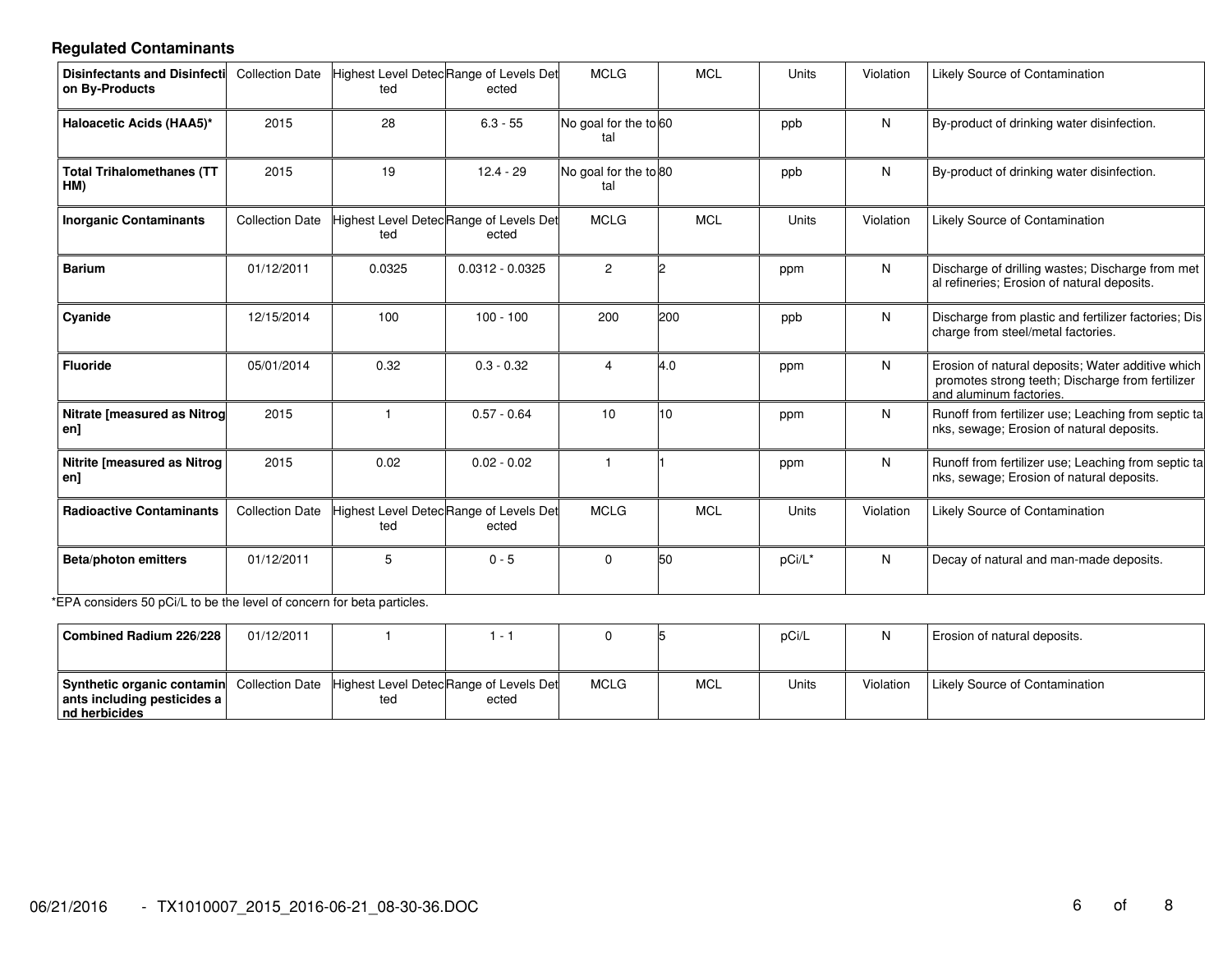| Atrazine                    | 2015 | 0.13 | $0.11 - 0.13$ |  | ppb | Runoff from herbicide used on row crops.      |
|-----------------------------|------|------|---------------|--|-----|-----------------------------------------------|
| Di (2-ethylhexyl) phthalate | 2015 |      | $0 - 7.5$     |  | ppb | Discharge from rubber and chemical factories. |

# **Turbidity**

|                                   | Limit (Treatment Techniqu<br>ρ١ | Level Detected | Violation | Likely Source of Contamination |
|-----------------------------------|---------------------------------|----------------|-----------|--------------------------------|
| <b>Highest single measurement</b> | NTU                             | 0.31 NTU       |           | Soil runoff.                   |
| Lowest monthly % meeting limit    | 0.3 NTU                         | 100%           |           | Soil runoff.                   |

Information Statement: Turbidity is a measurement of the cloudiness of the water caused by suspended particles. We monitor it because it is a good indicator of water quality and the effectiveness of our filt ration

### **Total Organic Carbon**

The percentage of Total Organic Carbon (TOC) removal was measured each month and the system met all TOC removal requirements set, unless a TOC violation is noted in the violations section.

#### **Disinfection Residual Table**

| <b>Disinfectant</b> | Year | evel | Average L Minimum Le Maximum L<br>vel | evel | <b>MRDL</b> | MRDLG | Unit of Meas Violation (Y/<br>ure | N) | Likely Source of<br>Contamination           |
|---------------------|------|------|---------------------------------------|------|-------------|-------|-----------------------------------|----|---------------------------------------------|
| Chloramines         | 2015 | 2.8  | 0.6                                   | ن. ب | 4.0         | 4.0   | ppm                               |    | Water additive used to control<br>microbes. |